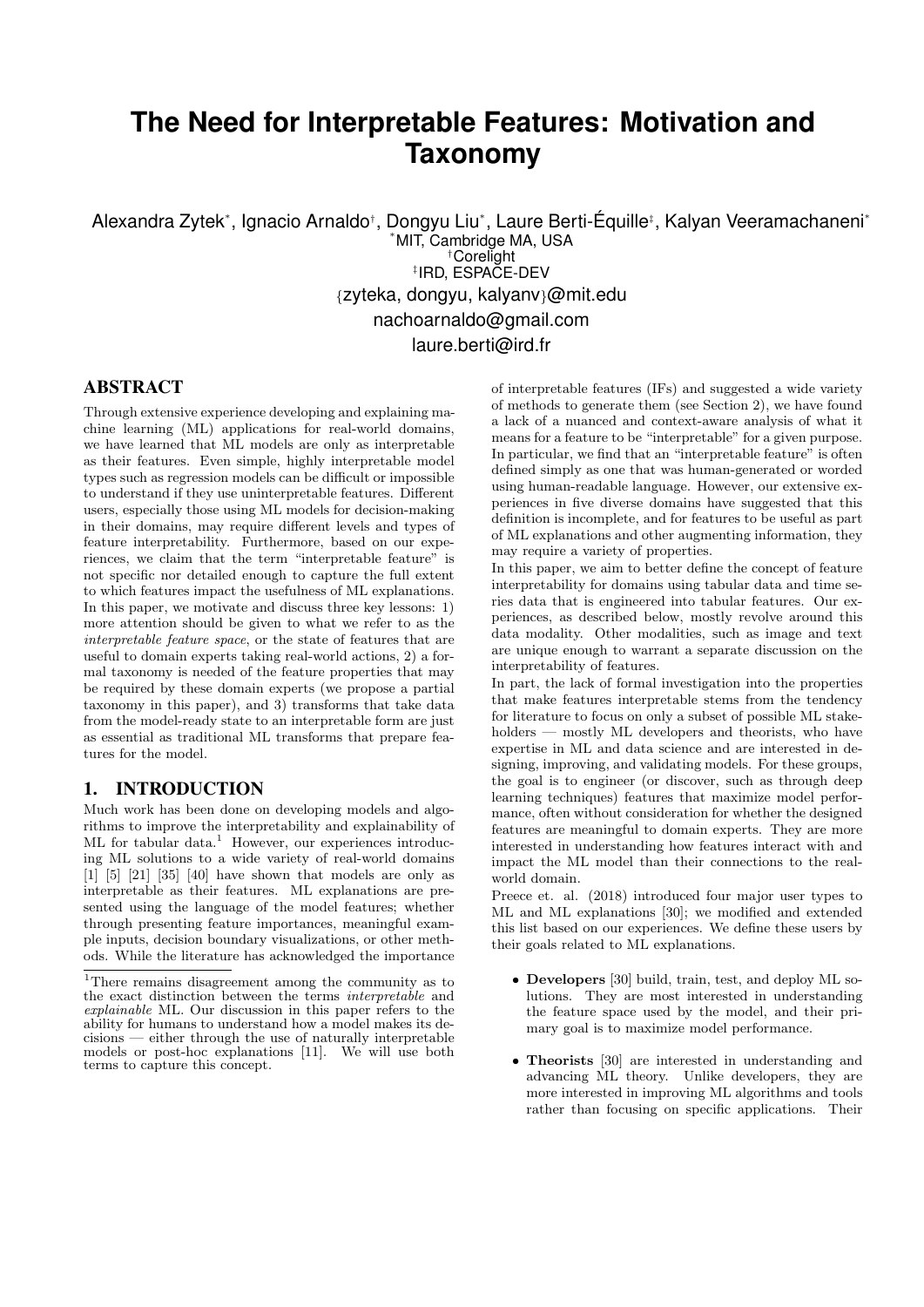

Figure 1: Summary of our feature taxonomy and its connection to other elements of the ML workflow. This table shows the different users (top layer), the feature properties required for their workflows (middle layer), and the transforms that yield the required feature properties (bottom layer). The green lines between properties indicate that, for a feature to have the property at the head-end of the arrow, it must also have the property at the tail-end of the arrow. An example of a path through this figure: decision makers usually require the interpretable feature space, which is characterized by features that are meaningful, understandable, human-worded, and/or readable. To achieve these characteristics, model explanations should rely on transform states such as **unstandardized**, **categorical**, and **semantic binning**, and should avoid modelready transformations such as unflagged imputations or one-hot encoding

.

goal is to understand how models themselves work, and may therefore be more interested in white-box explanations that elucidate models' inner workings. They are also usually interested in understanding the feature space used by the model.

- Ethicists [30] are interested in the fairness, accountability, and transparency of ML systems. This group may contain a diverse range of domain experts, including computer scientists, social scientists, and policymakers. This group may be interested in features as used by the model, or in a more interpretable form, depending on their specific goal and expertise. While ethicists from the ML-expertise perspective get attention in the ML fairness literature, we found relatively less attention for ethicists from domain-expertise perspectives.
- Decision makers use ML models and explanations to help them complete tasks and make decisions. In most domains, this group will not have ML expertise.
- Impacted Users are affected by ML models and their use, but do not directly interact with the models or their predictions — except, possibly, to understand or argue against their impact on them. They rarely have ML expertise, and often will also not have domain expertise.

Decision makers, impacted users, and some ethicists are especially likely to need explanations that use features that have a deeper level of interpretability. In this paper, we discuss our experiences working mostly with decision makers, as well as some domain-expert ethicists, and the feature interpretability properties that we have found necessary for these groups.

Figure 1 summarizes the contributions of this paper, and highlights the difference between the needs of users focused on the model versus users focused on real-world decisionmaking. The figure includes the possible ML users, the feature properties introduced in this paper, and some relevant transforms that may offer these properties. The figure suggests a set of paths for interpretable feature engineering based on user needs.

We will now introduce the five real-world domains in which we have experience developing ML solutions or explanation tools. In each domain, we worked with domain experts (who did not have ML experience) to introduce and explain one or more ML models. In all cases, we found that a major roadblock to model usefulness stemmed from confusion related to the features. We will continue providing examples of these roadblocks throughout the paper as we introduce our feature property taxonomy. These domains are summarized in Table 1.

#### 1.1 Child Welfare: Clarifying Features

Our first example is in the domain of child welfare screening [40]. Our team collaborated with a team of social workers and social scientists over the course of a year to introduce ML explanations alongside the existing ML solution. These users filled the role of decision makers making screening decisions, and ethicists ensuring that the model was working in a fair and holistic manner. The decision problem at hand was whether or not to screen-in a case of potential child abuse for further investigation. In our collaborating counties, these experts were provided with an ML-predicted 1 through 20 risk score, which they could use to aid their usual decision making process. The model is a LASSO linear regression takes in over 400 hand-generated features based on data such as demographic information, criminal history, and child welfare referral history.

We ran a series of formal user studies, where child welfare screeners were provided with feature contribution explanations alongside the predicted risk score to aid them in their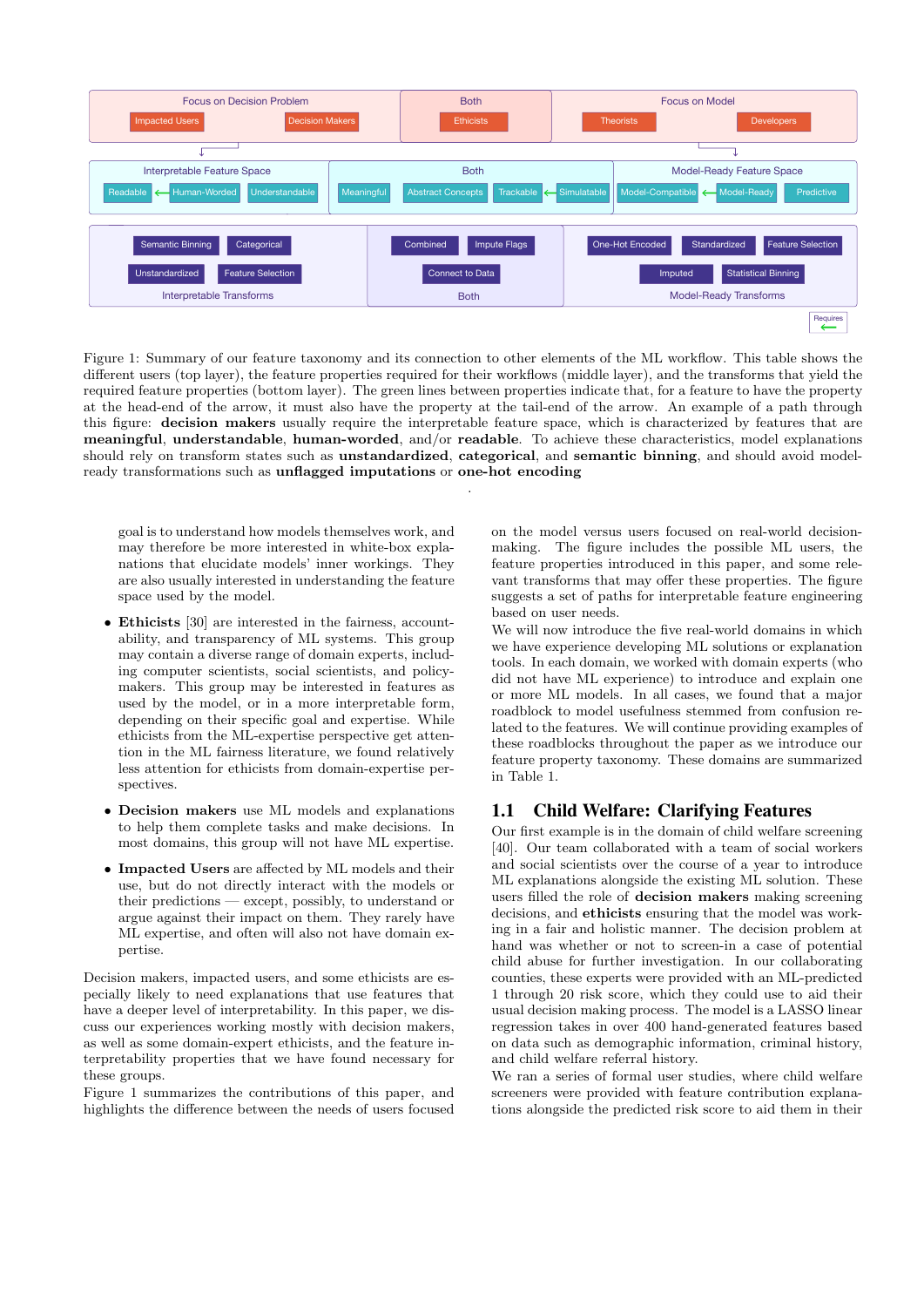Table 1: Summary of example applications.

| Domain                        | Stakeholder Type                                                                                                                                                                                         | Description                                                                                                                                                                                                                                    |
|-------------------------------|----------------------------------------------------------------------------------------------------------------------------------------------------------------------------------------------------------|------------------------------------------------------------------------------------------------------------------------------------------------------------------------------------------------------------------------------------------------|
| Child Welfare Screening [40]  | <b>Decision Makers:</b><br>Social workers screening cases<br>Ethicists:<br>Social scientists reviewing the model                                                                                         | Collaborated with social scientists and social<br>workers to develop an ML explanation toolkit.<br>The toolkit provides detailed insights about<br>feature contributions and distributions.                                                    |
| Education [35]                | <b>Decision Makers:</b><br>Instructors conducting courses<br>Instructors designing courses<br>Ethicists:<br>Domain experts reviewing courses<br>ML Developers:<br>Developers working on analysis systems | A series of different experiments involving fea-<br>ture engineering and analyzing outcomes from<br><b>MOOCs</b>                                                                                                                               |
| $Cy$ bersecurity [1]          | <b>Decision Makers:</b><br>Domain experts monitoring for attacks                                                                                                                                         | Experience in developing, evaluating, and de-<br>ploying machine learning for cybersecurity.<br>Extended the detection capability of security<br>operations centers with machine learning mod-<br>els trained to identify attacks in log data. |
| Electronic Health Records [5] | <b>Decision Makers:</b><br>Doctors conducting surgery                                                                                                                                                    | Collaborated with doctors to develop a visu-<br>alization tool to explain predictions on EHR<br>data. The tool displays feature contributions,<br>and shows the original raw signal data that<br>features are generated from.                  |
| Satellite Monitoring [21]     | <b>Decision Makers:</b><br>Domain experts monitoring signals                                                                                                                                             | Collaborated with satellite experts to develop<br>a tool to visualize ML-predicted anomalies in<br>satellite signal data.                                                                                                                      |

screening decision-making. We found that most confusion and distrust in the model stemmed from the features themselves, rather than details of the model or explanation type. This was despite the features being interpretable by the usual definitions found in the literature (as elaborated on in Section  $2$ ) — they were hand-selected by humans, and presented in readable, natural language. The main challenges we saw were caused by features being worded confusingly (for example, role of child is sibling is FALSE), or being seemingly unrelated to the prediction target according to users (such as features related to the family getting food aid).

#### 1.2 Education: Abstracting Features

In the domain of online education, we have worked on feature engineering and prediction tasks on data related to massive open online classes (MOOCs) [35]. This research applies to a diverse set of users, including ML developers working on MOOC analysis systems, course developers looking to learn about and improve online course quality (decision makers), and instructors wanting to better understand their student cohort (decision makers). The prediction tasks related to MOOCs include classifying student engagement level and type and identifying course resource usage. The features used in these tasks include data such as problem set grades, hours of videos watched, or number of discussion posts.

We worked through the process of engineering MOOC features to better inform interested parties about the students and classes. Our experiences and the literature on this topic have shown that the most useful features take the form of abstract concepts that have meaning to the users (such as summarizing features relating to completing work and interacting with course materials as participation), as well as demonstrating the importance of being able to fully understand the source of these concepts.

# 1.3 Cybersecurity: Tracking Features

Our next example is in the domain of cybersecurity — specifically, the detection of Domain Generation Algorithms (DGAs) [1], a well-documented command and control mechanism [29]. However, the lessons learned are applicable to a wide range of threat detection use cases. DGAs are designed by attackers to generate dynamic domains that are then used as meeting points for compromised machines and remote attackers. The key idea is that the remote attacker and the compromised machine share the generation logic, and will therefore generate the same set of domains, each on its own side. The remote attacker then registers one of the many domains generated by the algorithm, while the malware in the compromised machines attempts to connect to each and every one of the generated domains until a communication channel is established with the remote attacker [1]. In this case, our users were security analysts, making decisions about how to respond to a potential attack. The model was trained to detect and flag potential DGA attacks based on aggregated information (features) about the activity of internal IPs captured in DNS logs (such as the number of failed DNS requests, or the randomness of queried domains). We found that the raw data  $-$  in this case, the relevant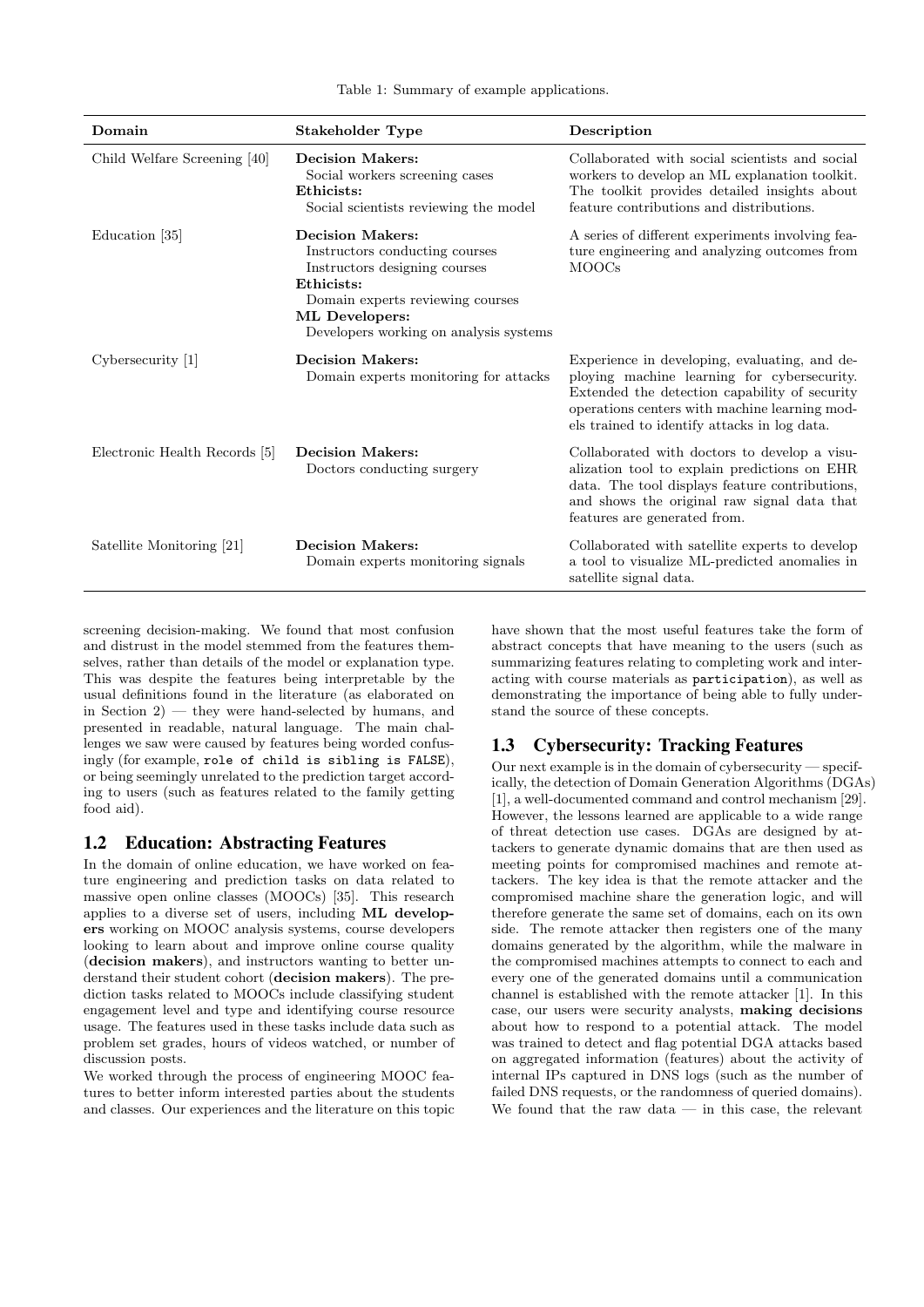sections of DNS logs — were more useful to the users than the generated features, as the logs held more familiar and actionable information. For example, analysts need to investigate the specific domains queried by a suspected IP to determine the presence or absence of a DGA. In this case, the challenge for explainability was how to select these relevant logs, to accurately track feature values back to the raw data they were generated from.

## 1.4 Healthcare: Disaggregating Features

In the domain of healthcare, we built ML prediction models using Electronic Health Record (EHR) data to improve the quality of clinical care [5]. In particular, we closely worked with six clinicians (**decision makers**) with an average of 17.5 years of work experience. The task was predicting complications after cardiac surgery. The clinicians were interested in using ML models to predict the chance of a patient developing five types of complications (lung, cardiac, arrhythmia, infectious, and others) after surgery. To this end, we extracted various types of ML features from the medical records of target patients, mainly including three types of static features (demographics, surgery information, and diagnosis results) and three types of time-varying features (lab tests, routine vital signs, and surgery vital signs). We then built five individual binary classifiers with each predicting one of the five complication types.

We adopted Shapley Additive Explanations (SHAP) [22], a game-theoretical method to calculate the feature contributions. However, simply providing SHAP explanations to clinicians is difficult. We found that, in particular, some features based on aggregation functions are not as interpretable as the original signal data.

#### 1.5 Satellite Monitoring: Marking Real Features

In the domain of satellite monitoring, we approached the challenge of visualizing the results of ML time-series anomaly detection solutions [21]. While this domain used only timeseries data, rather than tabular data, we learned lessons about tracking imputations that extend to the tabular use case. We developed a visualization tool that allowed domain experts to interact with ML predictions, and analyze and discuss the relevance and validity of predicted anomalies. We actively collaborated with members of our intended user group — six domain experts with experience in anomaly detection decision making. The ML model we employed for the tool makes use of time-series sensor data to detect anomalous periods.

We developed the tool with active feedback from our six domain experts. We then ran two user studies to evaluate the tool, first with the six domain experts, and then with a group of 25 general end-users using stock price data. This process revealed feature-relevant considerations, such as the need to clarify which feature values were the result of an imputation process, and therefore not real values.

#### 1.6 Key Lessons

Our experiences in the domains described above have led to three key lessons, which we elaborate on in this paper.

Lesson 1: We Need an Interpretable Feature Space. More focus is needed on what we refer to as the interpretable feature space, or the information used by the model trans-

formed to a human-usable set of features. Much attention in the literature has been given to collecting, selecting, and engineering features [18] [39], usually with the goal of maximizing model test-set and real-world performance. The result is a heavy focus on the transformations that convert from the original feature space to the model-ready feature space. However, when an ML model needs to interface with human users, especially for active decision-making, the interpretable feature space may be needed. This feature space is engineered to closely represent reality and human cognition rather than ML and statistical concepts. More work is needed on how to define, generate, and evaluate this feature space — this paper focuses on defining.

Lesson 2: Features Require Certain Properties to Be Interpretable. The properties required for features to be useful heavily depends on context and use case. As suggested in Lesson 1, if the goal is only model performance, important properties may include that features are in a model-compatible format and statistically correlated with the target variable. However, if the goal is provide useful explanations to decision-makers, features that understandably relate to real-world and abstract concepts may be more useful. To properly understand these properties, we propose a formal taxonomy of feature properties, elaborated on in Section 3.

Lesson 3: We Need to Transform the Other Way. Feature properties are achieved through a combination of feature selection and engineering. Transforms that bring features to a model-ready state may increase or decrease their interpretability; in the latter case, model-ready transforms may need to be undone for the purposes of explanations. In addition, further transforms for features presented in explanations may improve their interpretability. However, many ML libraries do not include functionality for transforms that improve interpretability or undo modelready transforms. Section 4 provides a partial list of such transforms.

## 2. RELATED WORK

## 2.1 Formal Literature Review

To make progress on understanding the existing perspectives on interpretable features in the literature, we conducted a methodological literature review. We reviewed papers from 19 top conferences and journals in the fields of machine learning, human-computer interaction, computer vision, and data visualization. For each of these venues, we searched for papers that included (in title or text body) the keywords "machine learning" or "ML", as well as the phrase "interpretable feature(s)" or any of its semantic equivalents (readable/understandable/explainable feature(s), interpretability of (the) feature(s)). We limited our search to papers that were published during or after 2015, as this can be considered the start of the newest wave of interest in explaining black-box ML [25]. In total, our literature review included 106 papers. $^{2}$ 

<sup>&</sup>lt;sup>2</sup>For comparison, we ran a larger search using the same procedure for all papers published in the same years and venues described above that mentioned "machine learning" or "ML" and the word "features" in any context. This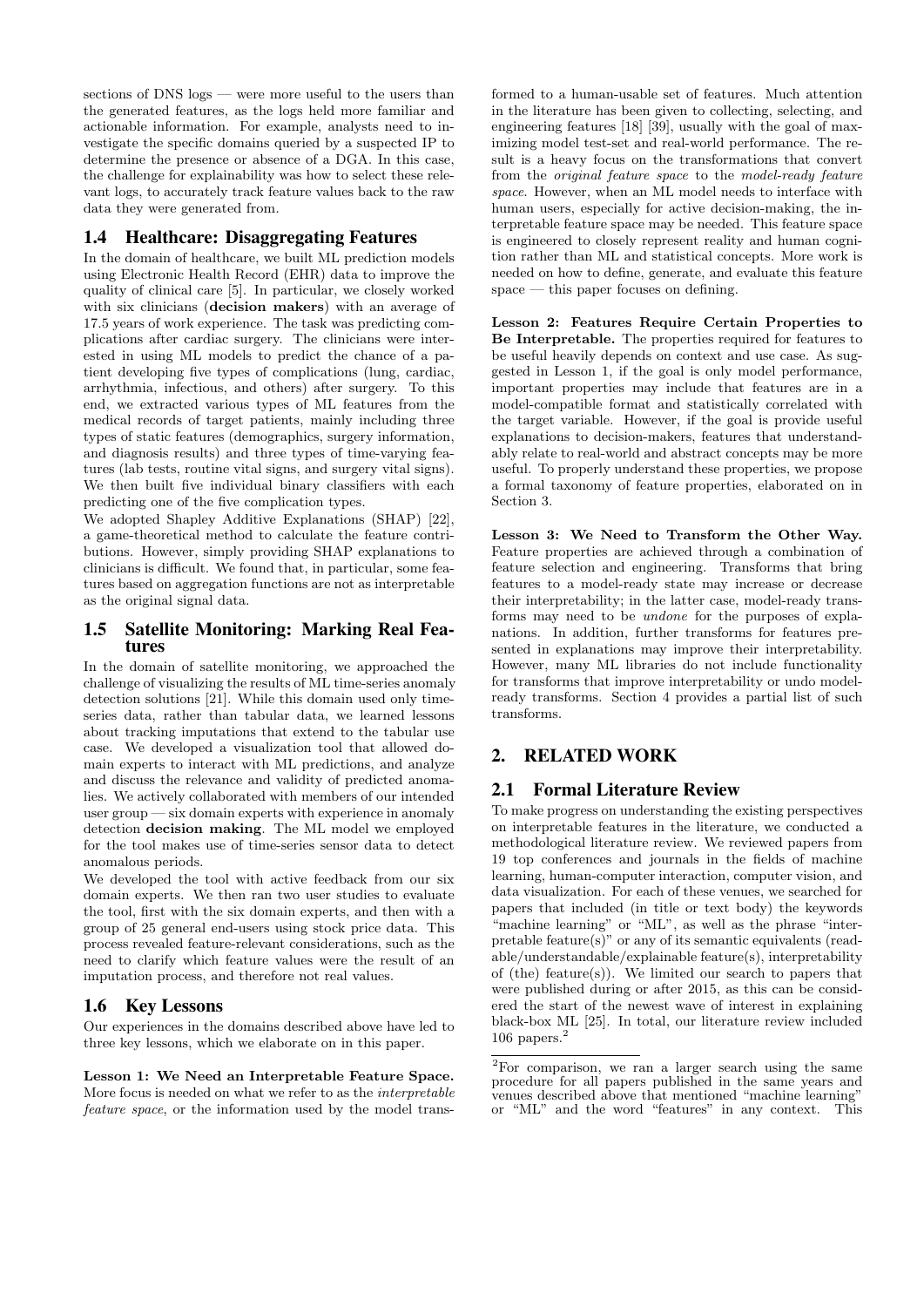Table 2: Summarized results of the methodological literature review on interpretable features. Papers were counted towards a category if it was explicitly referred to in the text.

| Comments on Feature Interpretability                                                                                                     | Papers         | Number of Sample Papers |
|------------------------------------------------------------------------------------------------------------------------------------------|----------------|-------------------------|
| <b>No Elaboration:</b> Mentions interpretable features without any elaboration<br>or citations on meaning or purpose                     | 47             |                         |
| <b>Generating IFs:</b> Proposes an ML architecture or feature engineer-<br>ing/selection approach that results in interpretable features | 49             | $[6]$ $[20]$ $[33]$     |
| <b>Importance of IFs:</b> Discusses or claims the general importance of inter-<br>pretable features                                      | 47             | [3] [7] [16]            |
| <b>Defines IFs:</b> Provides some context-specific or general definition or metric<br>for interpretable features.                        | 30             | [8] [23] [26]           |
| <b>Interpreting Features:</b> Proposes an algorithm for interpreting the mean-<br>ing of latent neural network features                  | 23             | [13] [14] [37]          |
| <b>Relies on IFs:</b> States that the methods in the paper rely on interpretable<br>features to be effective                             | 18             | $[17]$ $[31]$ $[34]$    |
| <b>Falls short of IFs:</b> Explicitly states that the methods in the paper did<br>not achieve interpretable features                     | 5              | [2] [4] [10]            |
| <b>Concerns about IFs:</b> Describes potential drawbacks to interpretable fea-<br>tures                                                  | $\overline{2}$ | [15] [32]               |

For each paper, we noted the domain, data type, and goal of the paper, as well as the reason for mentioning interpretable features, which we then codified into 8 categories, seen in Table 2. We also took note of the papers that provided any kind of definition, either general or context-specific, for the concept of "interpretable features".

Our findings from our literature review can be summarized as follows.

Attention is given to the importance of IFs. The need for or importance of IFs is well documented in the literature. 47 papers indicated the importance of IFs, either in general or to the methods proposed in the paper. 49 papers claimed to generate interpretable features through their proposed methods, though only 18 offered any kind of concrete definition of an interpretable feature. Additionally, five papers explicitly stated that their algorithm or model generated uninterpretable features.

Little work on IFs addresses tabular data. Of the 106 papers in our literature review, 47 mentioned interpretable features only briefly with no further elaboration as to how or why interpretable features were chosen or used. 80 focus on image, text, or time series data, and/or discuss interpretable features in the context of interpreting the latent features discovered by neural networks. 26 papers provided concrete insights on interpretable input features for tabular or arbitrary data types.

There is a lack of concrete definitions for IFs. Only 30 out of 106 papers offered at least a brief general or contextspecific definition or quantification method for interpretable features. Of these, seven defined interpretable features as being those selected or engineered by humans, or similar to those selected by humans. Four defined interpretable features by contrasting them to the uninterpretable latent features used by neural networks or PCA. Four papers considered features to be more interpretable when related to abstract concepts. Only one paper [36] directly quantified the interpretability of features through a user study.

Our conclusion from our formal literature review is that although there is wide-spread agreement that interpretable features are important for various reasons<sup>3</sup>, there is little work formalizing what makes a feature interpretable, and almost no work quantifying the interpretability of features. Most of the concrete work on interpretable features has focused on complex data domains such as image and text, and aim to add interpretability to deep neural networks. Given our experiences in the five domains described in our introduction, we claim that a deeper, human-centered understanding of interpretable features for tabular features is necessary.

We have also found that the term interpretable feature does not have a clearly agreed upon meaning, but usually refers to features that are human-generated or can be understood by humans in the most surface-level way (i.e., humans can understand what a feature refers to). In this paper, we seek to go beyond the term interpretable to introduce a complete, descriptive taxonomy of feature properties.

search revealed a total of 13,104 papers that talked about features and ML.

<sup>&</sup>lt;sup>3</sup>It is worth noting that two papers in our literature review did find that in contexts where privacy is important, uninterpretable features may be preferable - see the last row of Table 2.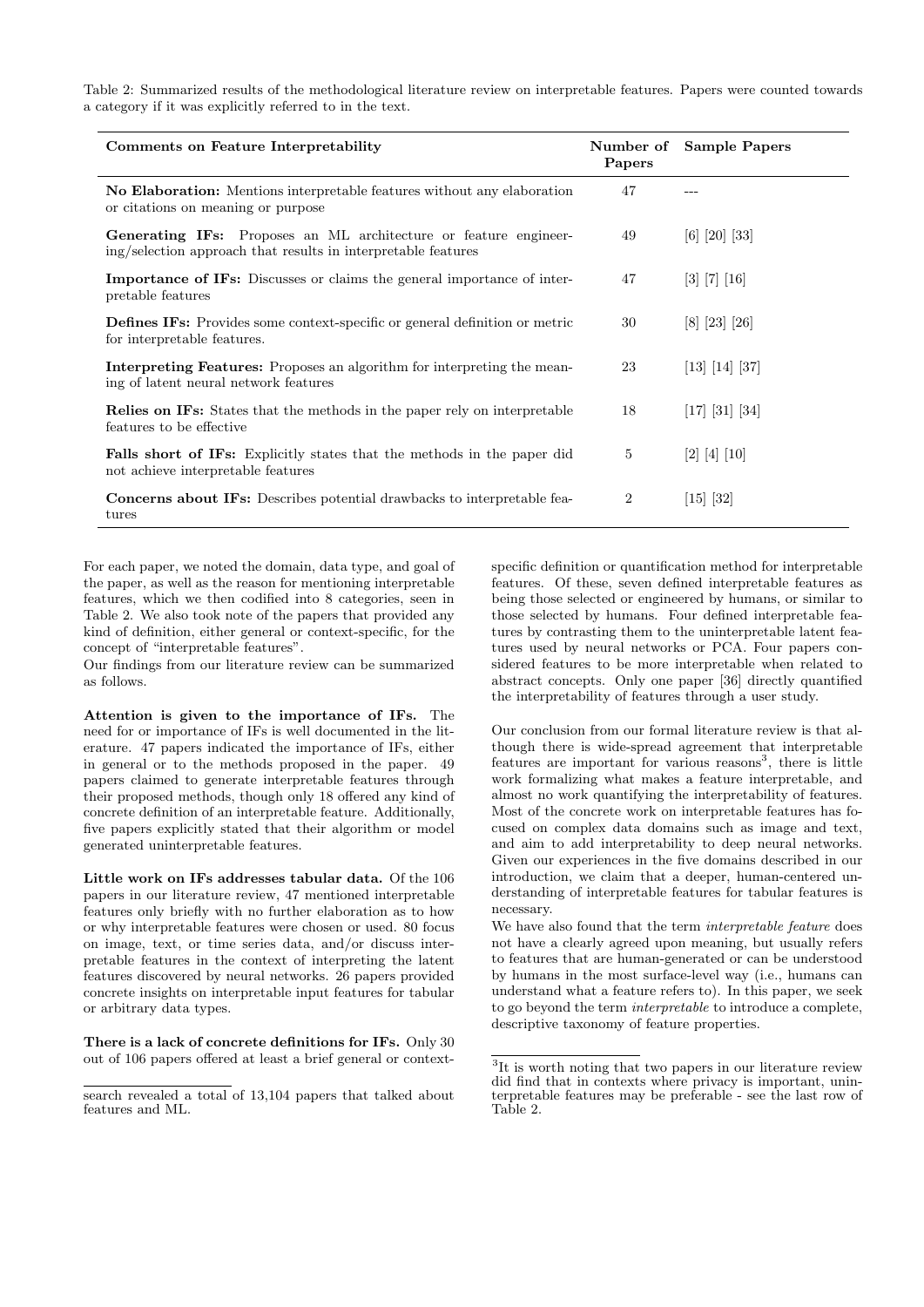

Figure 2: Summary of the feature taxonomy proposed in this paper. For the examples, we use the following hypothetical scenario: a regression model trained on normalized data to predict the maximum speed of the car. Quality is a composite feature computed based on other features, and x12 is an arbitrary predictive engineered feature.

#### 2.2 Interpretable Feature Work

Our methodological review found some existing work on formalizing and quantifying the interpretability of features.

Yadav et. al. [36] surveyed 35 users on Amazon Mechanical Turk to quantify the interpretability of features. Users were provided with a definition of each feature, along with the formula used to calculate its value. Then, users were asked to calculate the value of the feature on unseen data. This metric captures what we in this paper call simulatability. Zhang et. al. [38] ran a pair of user studies to determine how similar machine-learning-generated features are to those deemed important to humans on image data. They refer to this similarity metric as dissonance. Participants were asked to select the super-pixels in images that they believed were most important to identifying the object in the image. Then, they were asked to classify images using the super-pixels considered most important by either humans or ML models (the latter were selected using SHAP [22]). This work found that human-selected features were not necessarily more helpful than model-selected ones to human classification.

Hong et. al. [16] found through a series of interviews that part of the interpretability workflow includes a focus on features. The interviewees in this study stated that investigating features was a useful way to judge the plausibility of a model. They also found that when a model is to be used for decision-making, actionable features may be more useful.

While this existing work motivates the need for interpretable features and offers a few general metrics of feature interpretability, it does not capture the full spectrum of properties that may contribute to the usefulness of features to users. In our work, we offer a more nuanced set of feature properties.

# 3. TAXONOMY OF MACHINE LEARNING FEATURES

In this section, we formalize and build on the current literature on ML features to develop a thorough and nuanced taxonomy of feature properties. Through this process, we aim to develop guidelines for ML developers to reference when selecting, engineering, and presenting ML features for specific use cases. We motivate our proposed taxonomy through experiences in the real-world domains, and our findings from our formal literature review. Figures 2 and 3 summarize our taxonomy, and provide examples from a hypothetical use case of predicting the maximum speed of a car.

We do not claim this to be an exhaustive list of feature properties — we have selected a set that resulted directly from lessons learned while working in our five domains. We also do not include properties that are specific to the meaning of a feature. For example, we do not include properties such as causal, actionable, inherent [24], or extrinsic features [24]. While these kinds of properties are essential to understand when designing explanations, they warrant a separate discussion.

Different domains and use cases will benefit from different feature properties. Of particular importance is whether the goal is to understand the ML model or the real-world domain. Therefore, we split our discussion of properties into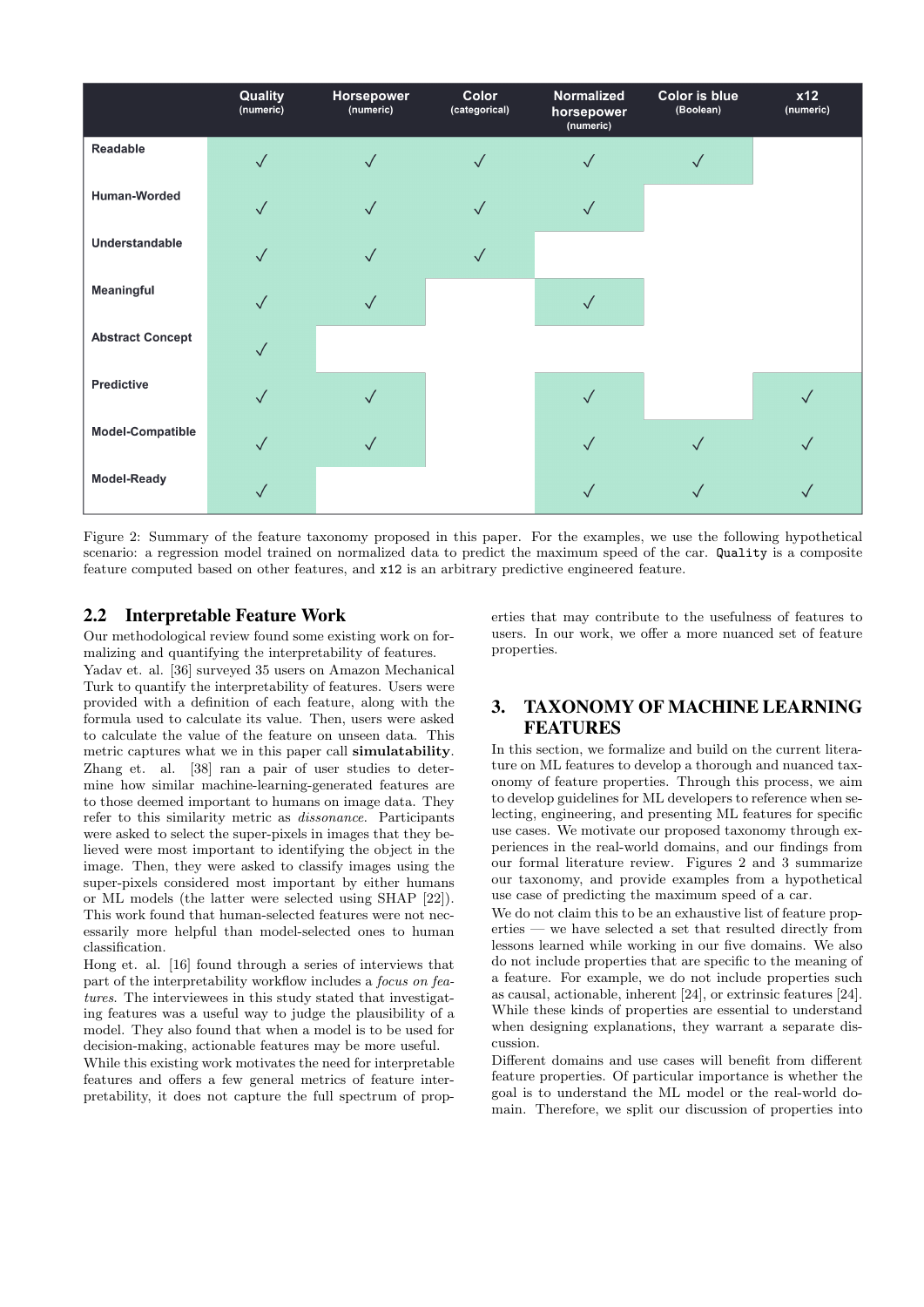three sections, one for each of these use-cases and one for both.

### 3.1 Properties Related to the Model-Ready Feature Space

In this section, we list properties that are most relevant to the model-ready feature space, and are most likely to be necessary when used by individuals most interested in the model (developers, theorists, and some ethicists).

• Predictive features correlate with the prediction target. Features that are not predictive are not expected to improve a model's performance. Feature selection and engineering methodology aim to produce a set of predictive features.

Features may be predictive due to a directly causal link for example, referencing Figure 2, it is likely that the horsepower is a predictive feature when predicting the maximum speed of a car. Predictiveness may also result from indirect correlations; for example, we assume car color is not predictive for maximum speed, but it could be if, by coincidence or other reason, faster cars come in similar colors.

- Model-Compatible features are in the types or formats that are supported by the model's architecture. Put another way, model-compatible features can be fed into the model to get a prediction without causing errors. For example, many models such a linear regression cannot accept categorical features by default these features must be one-hot-encoded or converted to numerical codes. Additionally, many models cannot handle missing data, so imputation is required.
- Model-Ready features are in the final format expected by the model, as used during model training and intended by model developers. This includes both compatibility and performance-based feature engineering. Model-ready features are always modelcompatible. Put another way, model-ready features can both be put into the model without error and will result in the most accurate prediction possible for the model. This will include the required transforms for model-compatibility, as well as transforms such as standardization or normalization. Many of these transformations will reduce the interpretability of features, while improving the performance of the model.

#### 3.2 Properties Related to the Interpretable Feature Space

In this section, we list properties that are most relevant to the interpretable feature space. They may be necessary when users are more interested in reality than the model (decision makers, impacted users, and ethicists).

• Readable features are written using a language that allows users to understand what is being referred to, and do not use any codes except those that are readily understood by the users. Concretely, for a feature to be readable it must take from a common, known vocabulary. Across the literature this is generally considered a bare minimum for interpretability. Examples of unreadable features include those using unfamiliar codes such as x12, unfamiliar acronyms such as M miss DOB instead of Mother is missing date of birth, or features such as those generated by PCA (unless they are accompanied by an explanation of which input features they came from). Readable features include simple English words and phrases (Age), codes that are readily understood by the target audience (cm), and descriptions of feature engineering operations (log(humidity) [19]).

• Human-worded features are described in the way most natural for the users. Human-worded features are always readable.

We found this property to be essential in the child welfare domain. For example, users were confused by the one-hot encoding language used by the model, so our visualizations displayed them as categorical features (gender -> MALE instead of gender is male -> TRUE). The one-hot encoded versions are readable, in that they do not use unclear codes, but are still not natural and take additional time to parse. Additionally, child welfare screeners preferred Boolean features presented as negative and positive statements (the child has no siblings rather than the child has siblings -> FALSE).

• Understandable features refer to real-world metrics that users can reason about. The extent to which a feature is understandable will depend on the context and users' expertise, but generally this category will not include engineered features that are the results of mathematical operations unless they are commonly referred to concepts. For example, age may be understandable, but log(humidity) [19] may not be.

## 3.3 Properties Relevant to All Feature Spaces

These feature properties may be useful both in developing/debugging and using machine learning, and therefore may be desired by all ML users.

• Meaningful features are features that users have reason to believe actually correlate with or are related to the target variable. This property may be essential for usable, trustworthy ML that does not confuse end-users. While this property relates closely to predictive, some features may be predictive as a result of spurious correlations and therefore may not be meaningful to users. Conversely, some features may seem to users like they should correlate with the prediction target, but not actually have any predictive power. ML models that use only meaningful features may generalize better [38], so this property may be of interest to ML developers and theorists as well.

As an example, in our case study in child welfare screening, one domain expert said

"... 2 parents have missing date-of-birth is shown as [significantly decreasing risk] which I can't imagine is protective."

In this case, the Boolean feature parents missing date of birth is understandable, but still causes confusion because it is unclear how and why this should correlate with risk.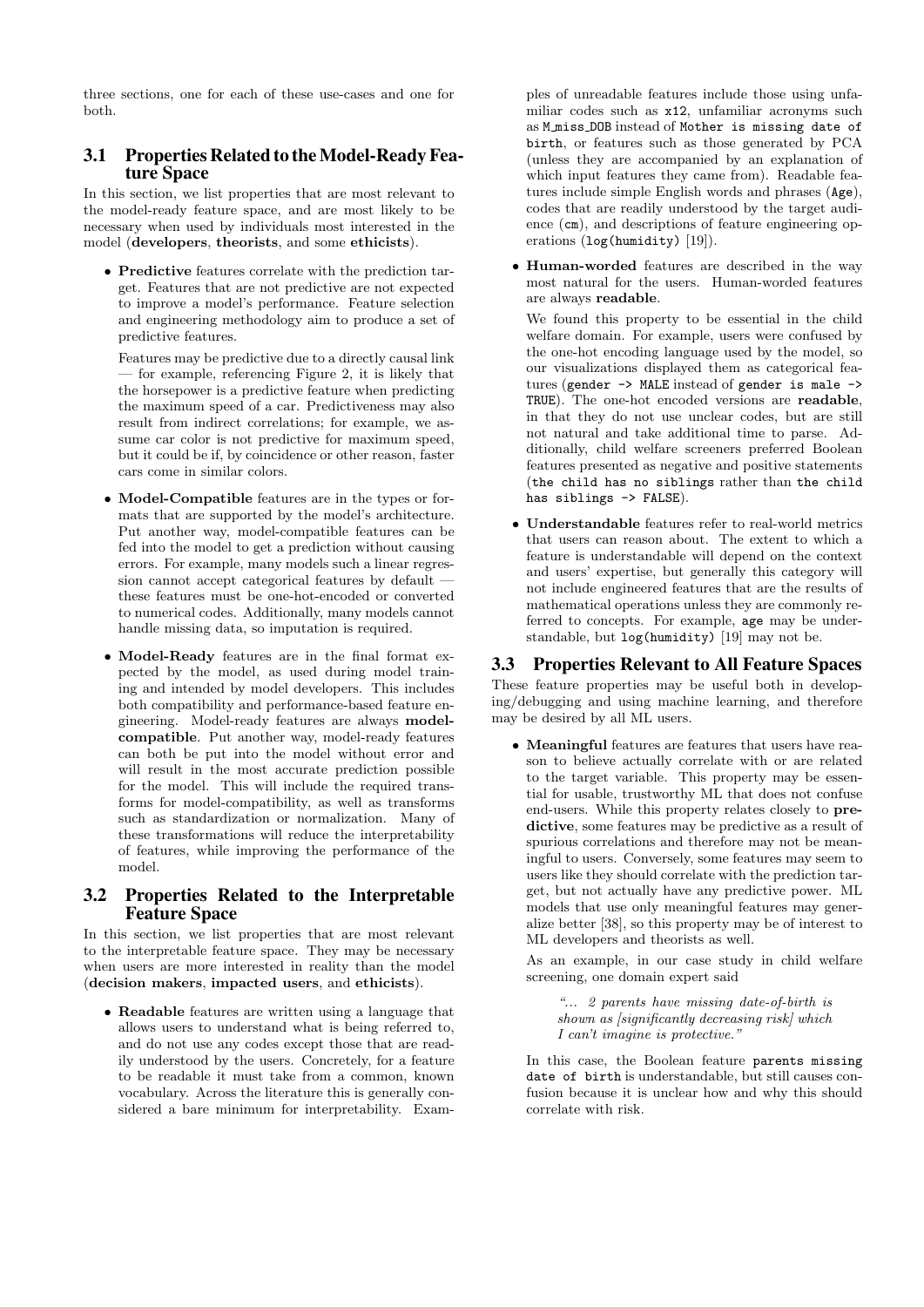

Figure 3: Summary of the feature properties related to tracking feature values back to raw data. Quality is a composite feature computed based on other features, and we assume raw time series data of miles travelled per day over time. Yearly miles travelled is not considered simulatable because it is unclear if this is an average, mean, trend, or another value.

- Abstract Concepts are features that may not be directly measurable, but are calculated through some (usually) domain-expert defined combination of the original dataset features. These features take the form of abstract concepts that use the language of the intended ML users. While they can improve the interpretability of ML models, they may also improve performance. For example, when evaluating massive open online courses (MOOCs) in the domain of education, abstract concepts such as participation and achievement [9] are used, which in turn are handcrafted from metrics such as hours spent watching videos and homework attempts (for the former) and test and homework grades (for the latter).
- Trackable features come with a clear data lineage they can be associated accurately with the raw data they were calculated from. For example, in the EHR domain, we found that features like mean(heart rate) may be more useful if presented alongside the original time series heart rate data that the mean was calculated from [5]. Similarly, in the cybersecurity domain, information about potential DGA attacks were more useful when provided along with the relevant DNS logs [1].

Another form of trackability is knowing when a feature value is the result of imputation (for example, the value represents a mean or synthetic value, rather than an actual collected data point), and therefore does not link to any real data. This property was requested by the satellite monitors [21].

• Simulatable features are those where the user has enough information and knowledge to accurately recompute the feature from raw data — or  $simulate$  the feature computation process. Simulatable features are always trackable.

For example, in the MOOC domain, a feature described as test grade over time is trackable, as it is clearly computed from raw test grades, but not simulatable, as it is unclear what the exact formula used to calculate this information is. It could refer to the slope of the trend line of grades, or the difference between the most recent grade and the average grade.

## 4. FEATURE TRANSFORMS

Having introduced a set of feature properties that may be desirable, we will now approach the topic of how to achieve these properties when they are necessary.

Some properties must be considered during the feature selection phase. For example, predictiveness and meaningfulness are attributes of the feature meaning itself, and can only be provided by carefully selecting such features. Understandability will also in part come from careful feature selection.

However, many other features can be offered through feature engineering, transforms, and other processing steps on preselected features. Readability, trackability, and simulatability can often be offered through hand-writing feature definitions or providing relevant visualizations. Modelcompatibility and model-readiness are offered through traditional feature engineering. Human-wordedness and to some extent understandability can also be offered by feature engineering, though possibly in the reverse direction. In this section, we consider two categories of ML feature transforms. Model-ready transforms, or those that take features from the original feature space to the model-ready feature space, have received extensive coverage in the literature [18] [39]. In this section, we suggest a subset of possible *in*terpretable transforms, or those that take features from the original feature space to the interpretable features space. These transforms are often not covered in feature engineering literature and libraries. For example, sklearn [28] has a OneHotEncoder transform that one-hot encodes categorical data; the pandas [27] get dummies() function does the same. However, neither of these libraries have built in functionality to "undo" this encoding, computing a categorical feature from a set of Boolean features.

Table 3 provides examples of these transforms from the forest covertype dataset [12]. This dataset includes 12 input features and one target variable. Each observation in this dataset refers to a 30 by 30 meter patch in Roosevelt National Forest, and includes information such as elevation, sunlight levels, and soil type. The intended target variable is the type of forest cover in that area.

#### 4.1 Model-ready transforms

Traditionally, most work on feature engineering has focused on the model-ready feature state. These transforms generally have the purpose of 1) converting the data to a form that is compatible with the model, such as one-hot encoding categorical data or imputing missing data; 2) improving performance by factoring in an understanding of the model's methodology, such as normalizing features for models that are sensitive to scale or using dimensionality reduction to avoid overfitting; or 3) improving performance by factoring in an understanding of the domain.

Model-ready transforms will often reduce the interpretabil-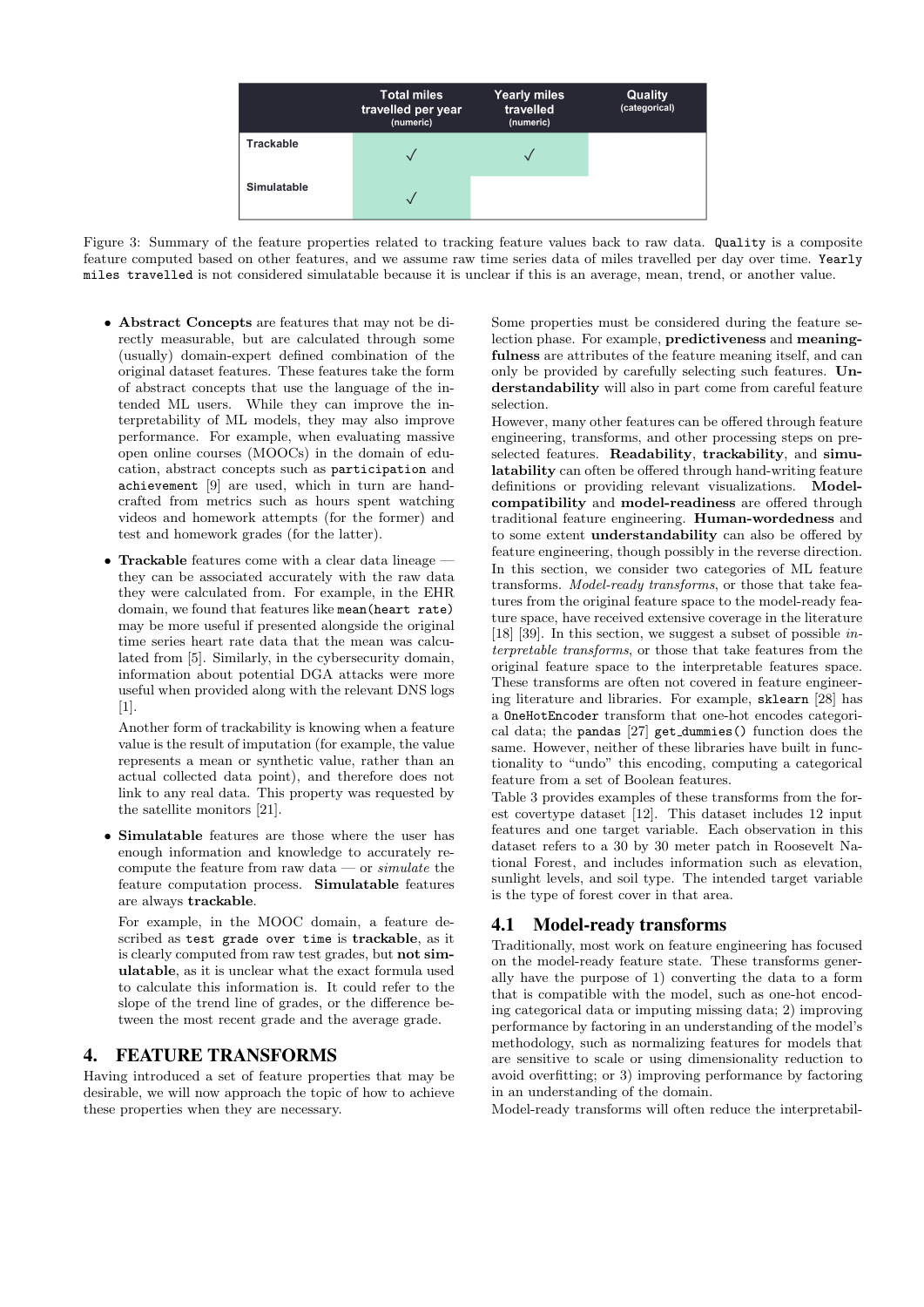ity of features. For example, in the child welfare domain, we learned that one-hot encoding reduces the humanwordedness of features, and binning numeric features may reduce the understandability of features if the bins are not semantically meaningful [40]. Additionally, in our experience with satellite signal monitoring, we found that imputing data can reduce trackability if users do not know which data is real.

## 4.2 Interpretable transforms

Some model-ready transforms may naturally lead to interpretable features — especially those that factor in domain knowledge to improve model performance — but other times, feature interpretability is improved either by undoing model-ready transforms, or introducing new transforms for use in explanations.

Here, we introduce transforms that may improve feature interpretability, along with real-life examples from our experiences.

- Converting to Categorical. One-hot encoded features are not human-worded. For example, gender is female --- TRUE should be replaced with gender --- FEMALE. This transform becomes especially important as the cardinality of the categorical feature grows.
- Semantic Binning. Binning numeric features based on meaningful, real-world distinctions can improve both the interpretability and performance of models. For example, in the child welfare domain, users frequently referenced and relied on the age categories, which were binned based on child development (infant, toddler, teenager, etc.).

This kind of binning is often more interpretable than binning based on statistical metrics (such as ensuring equal bin widths or sizes), as is often done to improve model performance. In the forest covertype example, consider the difference between binning elevation based on ecologically significant elevation zones such as foothills vs alpine, compared to generating bins of equal widths, resulting in bins such as 2525m - 3192m.

- Flagged Imputations. Explanations that display imputed (synthetic) data can confuse users. In our experience with satellite monitoring, the raw data signals included missing data that was then imputed. When our visualizations did not distinguish between real data and imputed data, users were confused.
- Aggregated Numeric Features. Numeric features may be more interpretable in an aggregated format, especially when the model takes several very closely related metrics. In the forest covertype example, we combine the horizontal and vertical distance metrics to get total distance to hydrology. In the child welfare example, the overload of data that screeners experienced could be remedied in part by summing together measures, such as physical, sexual, and emotional abuse referrals, into a total referral count metric.
- Categorical Feature Granularity. Categorical features can often be represented with varying levels of granularity, through hierarchical relationships with

other features. Both model performance and model interpretability can be improved by selecting the right granularity for a given domain. In our forest covertype example, all soil types present in the dataset belong to exactly one of eight geologic soil zones. Therefore, we could either present the individual soil type, or the soil zone, depending on which is more useful to users.

- Combining to Abstract Concepts. An extension of the previous two transforms: abstract concepts carefully crafted from data by domain experts can be much faster and easier to parse than large numbers of features. This is generally done by combining a set of features with a hand-crafted formula. In our forest covertype example, an abstract, human-intuitive feature may be light level, computed by aggregating the three hillshade features that quantify the illumination of a point at different times of day.
- Reversing Scaling. Standardized or normalized features are almost never interpretable. Features should be displayed in their unstandardized format in explanations, unless the relative position of a value is meaningful.
- Reversing Feature Engineering. Some transforms done to improve model performance may need to be undone to improve interpretability. For example, a feature represented by sqrt(value) may need to be squared to get value.
- Connecting to Raw Data. Sometimes, the raw data (for example, the original signal data) is more meaningful to users than the engineered features. For example, in the EHR domain, the patient pulse signal itself is often more useful than the feature MEAN(pulse). Therefore, explanations may be more useful if they display the signal itself, linked to the model features. This transform is an extension of reversing feature engineering, by explicitly displaying how the engineered feature is calculated from raw data.

# 5. DISCUSSION

## 5.1 Using Feature Properties

We will now revisit a few of the sample domains introduced in Section 1, to give complete examples of how the proposed taxonomy in this paper could be used to improve ML usability.

In the domain of child welfare, we identified — through interviews and field observations — that our target users were decision makers who were domain experts in child welfare, but were not expected to have any prior understanding of data science or ML. Their primary objective is to make screening decisions, and want explanations of ML predictions to aid with this task. They trust their existing decision making process, and mainly want ML to highlight information they may have missed. For these reasons, we might say that child welfare screening requires features that are meaningful, understandable, and human-worded. We can achieve these properties in part through feature selection and semantic binning, while ensuring features we present are categorical and unstandardized.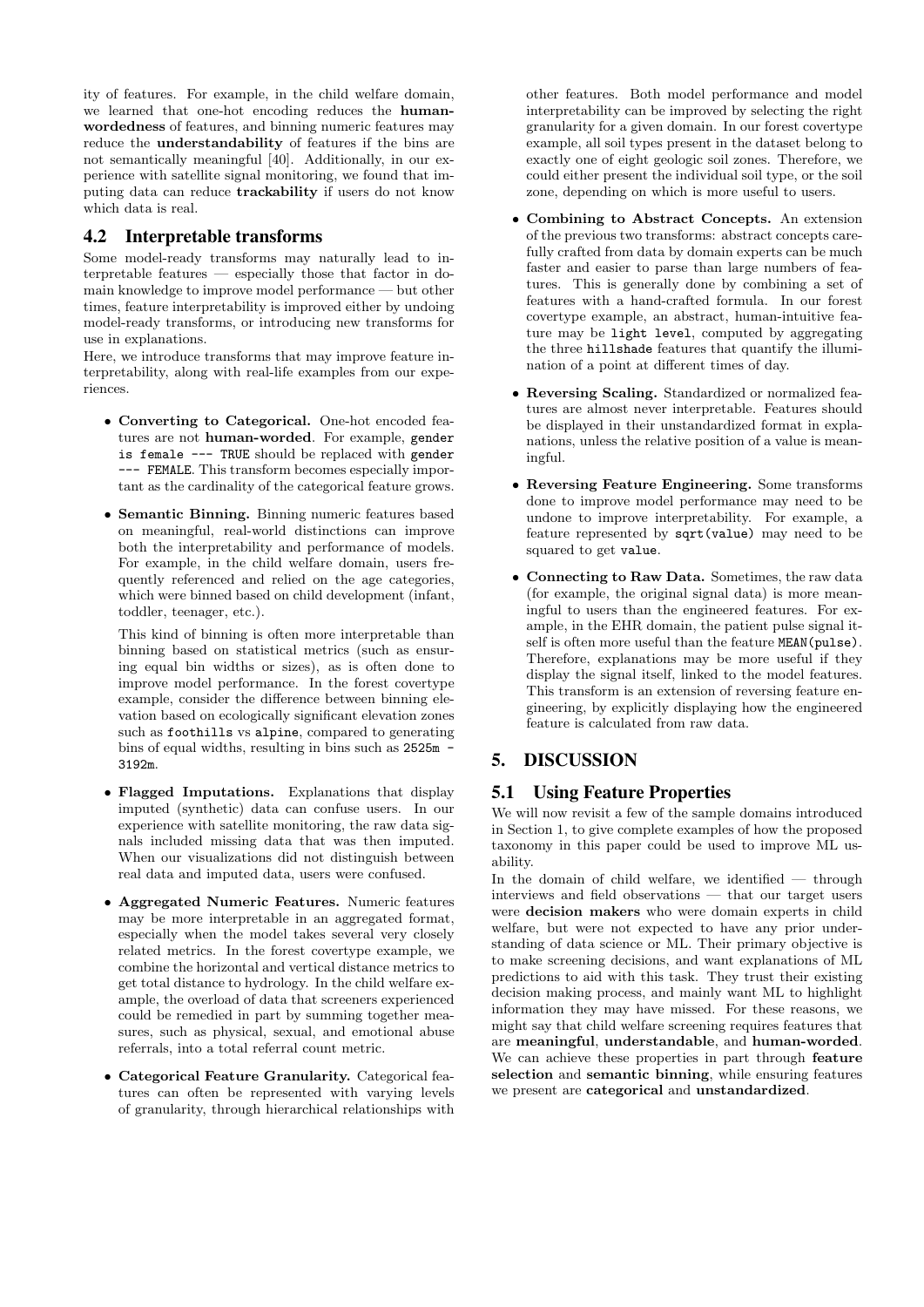| Transform<br>Feature       | ne<br>Feature Nan                            | <b>Feature Description</b>                                                                                             | Feature<br>${\rm Type}$ | Sample Values                         |                                       |                                      |
|----------------------------|----------------------------------------------|------------------------------------------------------------------------------------------------------------------------|-------------------------|---------------------------------------|---------------------------------------|--------------------------------------|
| Original                   | Elevation                                    | Elevation in meters                                                                                                    | Numeric                 | 3179                                  | 3123                                  | 2157                                 |
|                            | Horizontal Distance To<br>Hydrology          | Horizontal distance to nearest<br>surface water features                                                               | Numeric                 | 450                                   | 218                                   | 85                                   |
|                            | Vertical Distance To<br>Hydrology            | Vertical distance to nearest<br>surface water features                                                                 | Numeric                 | 56                                    | 21                                    | 10                                   |
|                            | Hillshade 9am                                | Hillshade index at 9am, summer<br>solstice                                                                             | Numeric                 | 156                                   | 228                                   | 210                                  |
|                            | Hillshade Noon                               | Hillshade index at noon,<br>summer soltice                                                                             | Numeric                 | 231                                   | 229                                   | 131                                  |
|                            | Hillshade 3pm                                | Hillshade index at 3pm, summer<br>solstice                                                                             | Numeric                 | $\frac{11}{2}$                        | 187                                   | 103                                  |
|                            | Wilderness area                              | Wilderness area designation                                                                                            | Categorical             | Comache<br>$\ensuremath{\text{Peak}}$ | Comache<br>$\ensuremath{\text{Peak}}$ | Rawah                                |
| Model-Ready                | Transforms                                   |                                                                                                                        |                         |                                       |                                       |                                      |
| Statistical Binning        | ge<br>Elevation Ran                          | Uniform-width bins for<br>Elevation                                                                                    | Categorical             | Medium<br>2525m-<br>3192m             | Medium<br>(2525m-<br>3192m            | $_{\rm Low}$ (1859m- $_{\rm 2525m)}$ |
| One-Hot Encoding           | Area Rawah                                   | Wilderness area is Rawah                                                                                               | Boolean                 | <b>FALSE</b>                          | <b>FALSE</b>                          | TRUE                                 |
|                            | Area Neota                                   | Wilderness area is Neota                                                                                               | Boolean                 | <b>FALSE</b>                          | FALSE                                 | <b>FALSE</b>                         |
|                            | $\ensuremath{\mathrm{Peak}}$<br>Area Comache | Wilderness area is Comache<br>Peak                                                                                     | Boolean                 | TRUE                                  | TRUE                                  | <b>FALSE</b>                         |
|                            | Poudre<br>Area Cache la                      | Wilderness area is Cache la<br>Poudre                                                                                  | Boolean                 | FALSE                                 | <b>FALSE</b>                          | <b>FALSE</b>                         |
| Standardization            | Elevation Standardized                       | Standardized Elevation                                                                                                 | Numeric                 | 0.784                                 | 0.584                                 | $-2.87$                              |
| PCA                        | PCA <sub>1</sub>                             | Feature 1 from PCA                                                                                                     | Numeric                 | $-1.965$                              | 2.278                                 | $-0.851$                             |
|                            | PCA <sub>2</sub>                             | Feature 2 from PCA                                                                                                     | Numeric                 | 2.265                                 | 1.547                                 | 3.095                                |
| Interpretable Transforms   |                                              |                                                                                                                        |                         |                                       |                                       |                                      |
| Semantic Binning           | Elevation Zone                               | corresponding to elevation<br>Colorado Life Zone                                                                       | Categorical             | Subalpine                             | Subalpine                             | Foothills                            |
| Flagged Imputed            | Elevation Flag                               | Flags if elevation value was<br>imputed                                                                                | Boolean                 | <b>FALSE</b>                          | <b>FALSE</b>                          | <b>FALSE</b>                         |
| Aggregated<br>Numerical    | Distance from<br>Hydrology                   | Total distance from hydrology,<br>computed from horizontal and<br>vertical distances                                   | Numeric                 | 453                                   | 219                                   | 85                                   |
| Granularity<br>Categorical | Zone<br>Soil Geologic                        | Geologic zone of soil type (8<br>$_{\rm total)}$                                                                       | Categorical             | metamorphic<br>igneous and            | $g$ lacial                            | metamorphic<br>igneous and           |
| Abstract Concepts          | Light Level                                  | $\begin{array}{l} \text{Overall light level (Sum of} \\ \text{hills} \text{had} \text{e} \text{statuses)} \end{array}$ | Categorical             | High                                  | $\rm{High}$                           | Medium                               |

| ļ<br>۱<br>ì<br>l<br>ï<br>Ï<br>Ì                                                                                                              |
|----------------------------------------------------------------------------------------------------------------------------------------------|
| I<br>\$<br>¢<br>i<br>ı<br>)<br>Ï<br>ļ<br>ł                                                                                                   |
| ١<br>¢<br>ı<br>j<br>֚֡֡<br>í<br>j<br>J                                                                                                       |
| í<br>j                                                                                                                                       |
| ı<br>ׇ֚֘<br>֠<br>ׇ֚֘<br>j<br>֕<br>ׇ֚֘<br>I<br>ׇ֘֒<br>ׇ֚֘֡<br>Î<br>I<br>i<br>ı                                                                |
| $\overline{1}$<br>١<br>j<br>l                                                                                                                |
| ׇ֚֘<br>Ï                                                                                                                                     |
| l<br>ı<br>l<br>ł<br>l<br>ï<br>֠<br>ׇ֚֘֡<br>I<br>ׇ֚֘֝֬<br>I<br>֚֘<br>Ï<br>֖֖֖֖֧֖ׅ֖ׅ֧ׅ֖֖֧֪֪ׅ֖֧ׅ֧֧֚֚֚֚֚֚֚֚֚֚֚֚֚֚֚֚֚֚֚֚֚֚֚֚֚֚֚֚֡֝֝֬֓֞֝֓֞֝֬֞<br>ļ |
| ١<br>I                                                                                                                                       |
| ı<br>١<br>ׇ֚֓֡                                                                                                                               |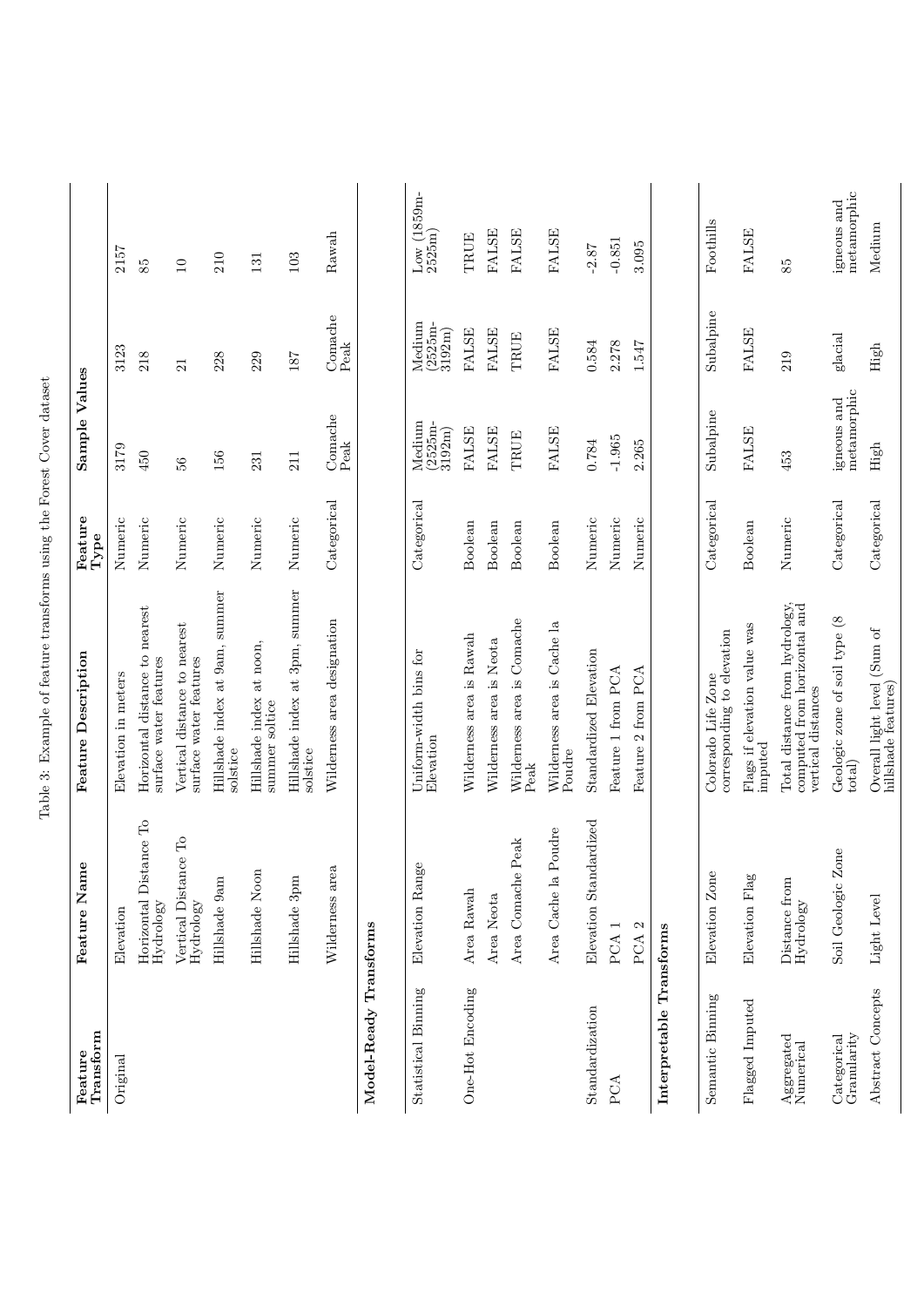In the domain of healthcare and making predictions on electronic health records, we identified our users as decision makers looking to improve outcomes during surgery. Again, the users were domain experts without ML knowledge. They were used to making decisions with full access to patient data, in particular time series for metrics such as vital signs. Therefore, features needed to be simulatable, which is provided by connecting the features to data and including impute flags.

Similarly to these two examples, we encourage practitioners introducing ML to new domains to collaborate with endusers to understand which feature properties will be necessary to optimize usability.

# 5.2 Next Steps

In this paper, we motivated the need for a more nuanced consideration of feature interpretability, and propose a first version of a formal taxonomy of feature properties. This taxonomy should be iterated based on the experiences of other researchers, to capture the full spectrum of properties that may be useful. Our taxonomy currently does not include a wide array of feature properties related to the feature's realworld meaning. For example, useful properties may include causality (whether the feature is causally linked to the target variable), actionality (whether impacted users could reasonably modify the value of features related to themselves), and sensitivity (whether a feature needs to be considered when evaluating model fairness). Additionally, a complete list of interpretable transforms would go into more specifics about the methods of undoing common types of featuring engineering.

Additionally, a more formal connection between the needs of users and the useful feature properties should be developed. For example, meaningful features were useful to child welfare screeners because they already trusted and did not intend to greatly modify their existing decision making process. In other domains, where users are more interested in learning about the domain and developing new decision making workflows, they may rely less on meaningful features and instead be content with understandable features.

In addition, as described in Section 4, future work will develop systems that make converting to the interpretable feature space as seamless a process as converting to the modelready feature space.

## 5.3 Risks

While interpretable features may be necessary to make a model useful, there are always risks involved in transforming to the interpretable feature space. Providing explanations using anything other than the model-ready feature space risks lowering the fidelity of the explanation. Some of the transformations can also greatly (and possibly intentionally) bias the explanations. Selecting formulas to generate abstract concepts and binning numerical data are such ways to intentionally hide certain patterns being used by the model. For example, consider a crime recidivism prediction ML model that will increase the risk of recidivism for an individual if they are black. A developer could maliciously include the race feature in a broad, abstract concept called socioeconomic factors that hides the effects of race itself. Additionally, forcing features to have interpretability properties may reduce model performance. In particular, limiting a feature set to only those features seen as meaningful to humans will prevent the model from discovering potentially unknown or unexpected patterns in the data. Some of these patterns may relate to real-world correlations or causal paths that would have been very valuable to the scientific knowledge of the field. It is essential for practitioners to understand the trade-offs between different feature spaces, and make context-aware decisions when selecting features.

Finally, as noted by two papers from our literature review [15] [32], using interpretable features may reduce data privacy in cases where the features describe sensitive information. In such cases, it may be necessary to avoid interpretable properties such as readability in the interest of preserving privacy.

# 6. CONCLUSION

In this paper, we motivated the need for a more nuanced discussion on what we refer to as the interpretable feature space. We proposed a partial, formal taxonomy for interpretable feature properties, backed by our real-world experience in five domains. We also suggested an initial list of feature transforms that can provide these properties. We encourage the community to continue to consider and extend the ways in which features need to be interpretable for different contexts, especially those that rely on decision makers without ML experience.

# 7. ACKNOWLEDGEMENTS

The Forest Covertype dataset is copyrighted 1998 by Jock A. Blackard and Colorado State University.

# 8. REFERENCES

- [1] I. Arnaldo and K. Veeramachaneni. The Holy Grail of "Systems for Machine Learning": Teaming humans and machine learning for detecting cyber threats. ACM SIGKDD Explorations Newsletter, 21(2):39–47, Nov. 2019.
- [2] L. Beltzung, A. Lindley, O. Dinica, N. Hermann, and R. Lindner. Real-Time Detection of Fake-Shops through Machine Learning. In 2020 IEEE International Conference on Big Data (Big Data), pages 2254–2263, Dec. 2020.
- [3] U. Bhatt, A. Xiang, S. Sharma, A. Weller, A. Taly, Y. Jia, J. Ghosh, R. Puri, J. M. F. Moura, and P. Eckersley. Explainable machine learning in deployment. In Proceedings of the 2020 Conference on Fairness, Accountability, and Transparency, FAT\* '20, pages 648– 657, New York, NY, USA, Jan. 2020. Association for Computing Machinery.
- [4] X. Chen, Q. Lin, C. Luo, X. Li, H. Zhang, Y. Xu, Y. Dang, K. Sui, X. Zhang, B. Qiao, W. Zhang, W. Wu, M. Chintalapati, and D. Zhang. Neural Feature Search: A Neural Architecture for Automated Feature Engineering. In 2019 IEEE International Conference on Data Mining (ICDM), pages 71–80, Nov. 2019. ISSN: 2374-8486.
- [5] F. Cheng, D. Liu, F. Du, Y. Lin, A. Zytek, H. Li, H. Qu, and K. Veeramachaneni. VBridge: Connecting the Dots Between Features and Data to Explain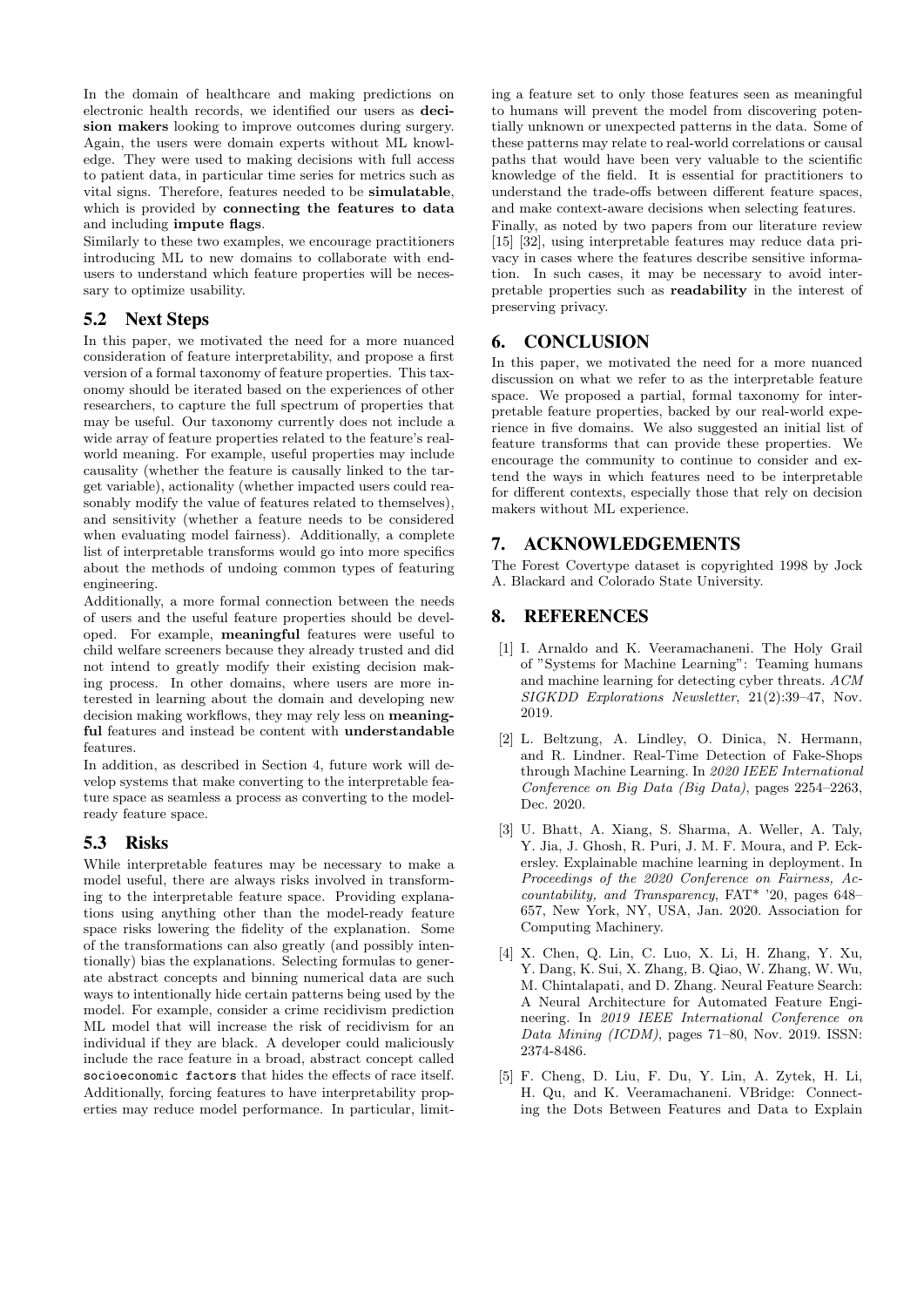Healthcare Models. IEEE Transactions on Visualization and Computer Graphics, pages 1–1, 2021. arXiv: 2108.02550.

- [6] J. Cheng and M. S. Bernstein. Flock: Hybrid Crowd-Machine Learning Classifiers. In Proceedings of the 18th ACM Conference on Computer Supported Cooperative Work & Social Computing, CSCW '15, pages 600–611, New York, NY, USA, Feb. 2015. Association for Computing Machinery.
- [7] M. Choi, L. M. Aiello, K. Z. Varga, and D. Quercia. Ten Social Dimensions of Conversations and Relationships. In Proceedings of The Web Conference 2020, WWW '20, pages 1514–1525, New York, NY, USA, Apr. 2020. Association for Computing Machinery.
- [8] Z. A. Daniels and D. Metaxas. ScenarioNet: An Interpretable Data-Driven Model for Scene Understanding. IJCAI Workshop on Explainable Artificial Intelligence (XAI) 2018, July 2018.
- [9] J. DeBoer, A. D. Ho, G. S. Stump, and L. Breslow. Changing "Course": Reconceptualizing Educational Variables for Massive Open Online Courses. Educational Researcher, 43(2):74–84, Mar. 2014. Publisher: American Educational Research Association.
- [10] M. Doron, I. Segev, and D. Shahaf. Discovering Unexpected Local Nonlinear Interactions in Scientific Blackbox Models. In Proceedings of the 25th ACM SIGKDD International Conference on Knowledge Discovery & Data Mining, KDD '19, pages 425–435, New York, NY, USA, July 2019. Association for Computing Machinery.
- [11] F. Doshi-Velez and B. Kim. Towards A Rigorous Science of Interpretable Machine Learning.  $arXiv:1702.08608$  [cs, stat], Mar. 2017. arXiv: 1702.08608.
- [12] D. Dua and C. Graff. UCI machine learning repository, 2017. Publisher: University of California, Irvine, School of Information and Computer Sciences.
- [13] J. Duan, Z. Zeng, A. Oprea, and S. Vasudevan. Automated Generation and Selection of Interpretable Features for Enterprise Security. In 2018 IEEE International Conference on Big Data (Big Data), pages 1258– 1265, Dec. 2018.
- [14] C. Guan, X. Wang, Q. Zhang, R. Chen, D. He, and X. Xie. Towards a Deep and Unified Understanding of Deep Neural Models in NLP. In International Conference on Machine Learning, pages 2454–2463. PMLR, May 2019. ISSN: 2640-3498.
- [15] F. Harder, M. Bauer, and M. Park. Interpretable and Differentially Private Predictions. Proceedings of the AAAI Conference on Artificial Intelligence, 34(04):4083–4090, Apr. 2020. Number: 04.
- [16] S. R. Hong, J. Hullman, and E. Bertini. Human Factors in Model Interpretability: Industry Practices, Challenges, and Needs. Proceedings of the ACM on Human-Computer Interaction, 4(CSCW1):1–26, May 2020.
- [17] W. Jitkrittum, Z. Szabo, K. Chwialkowski, and A. Gretton. Distinguishing distributions with interpretable features, June 2016. Conference Name: International Conference on Machine Learning (ICML): Data-Efficient Machine Learning workshop Meeting Name: International Conference on Machine Learning (ICML): Data-Efficient Machine Learning workshop Place: New York, USA Publisher: International Conference on Machine Learning (ICML): Data-Efficient Machine Learning workshop Volume: 2016.
- [18] S. Khalid, T. Khalil, and S. Nasreen. A survey of feature selection and feature extraction techniques in machine learning. In 2014 Science and Information Conference, pages 372–378, Aug. 2014.
- [19] U. Khurana, H. Samulowitz, and D. Turaga. Feature Engineering for Predictive Modeling Using Reinforcement Learning. Proceedings of the AAAI Conference on Artificial Intelligence, 32(1), Apr. 2018. Number: 1.
- [20] B. Kim, J. A. Shah, and F. Doshi-Velez. Mind the Gap: A Generative Approach to Interpretable Feature Selection and Extraction. NIPS, 2015. Accepted: 2017-05- 26T15:24:08Z Publisher: Neural Information Processing Systems Foundation Inc.
- [21] D. Liu, S. Alnegheimish, A. Zytek, and K. Veeramachaneni. MTV: Visual Analytics for Detecting, Investigating, and Annotating Anomalies in Multivariate Time Series. arXiv:2112.05734 [cs], Dec. 2021. arXiv: 2112.05734.
- [22] S. M. Lundberg and S.-I. Lee. A Unified Approach to Interpreting Model Predictions. In Advances in Neural Information Processing Systems, volume 31, page 10, Long Beach, California, 2017. Curran Associates Inc.
- [23] B. Mathew, S. Sikdar, F. Lemmerich, and M. Strohmaier. The POLAR Framework: Polar Opposites Enable Interpretability of Pre-Trained Word Embeddings. In Proceedings of The Web Conference 2020, WWW '20, pages 1548–1558, New York, NY, USA, Apr. 2020. Association for Computing Machinery.
- [24] T. Miller. Explanation in Artificial Intelligence: Insights from the Social Sciences.  $arXiv:1706.07269$  [cs], Aug. 2018. arXiv: 1706.07269.
- [25] C. Molnar, G. Casalicchio, and B. Bischl. Interpretable Machine Learning – A Brief History, State-of-the-Art and Challenges.  $arXiv:2010.09337$  [cs, stat], Oct. 2020. arXiv: 2010.09337.
- [26] F. Nargesian, H. Samulowitz, U. Khurana, E. B. Khalil, and D. Turaga. Learning Feature Engineering for Classification. In Proceedings of the Twenty-Sixth International Joint Conference on Artificial Intelligence, pages 2529–2535, Melbourne, Australia, Aug. 2017. International Joint Conferences on Artificial Intelligence Organization.
- [27] T. pandas development team. pandas-dev/pandas: Pandas, Feb. 2020.